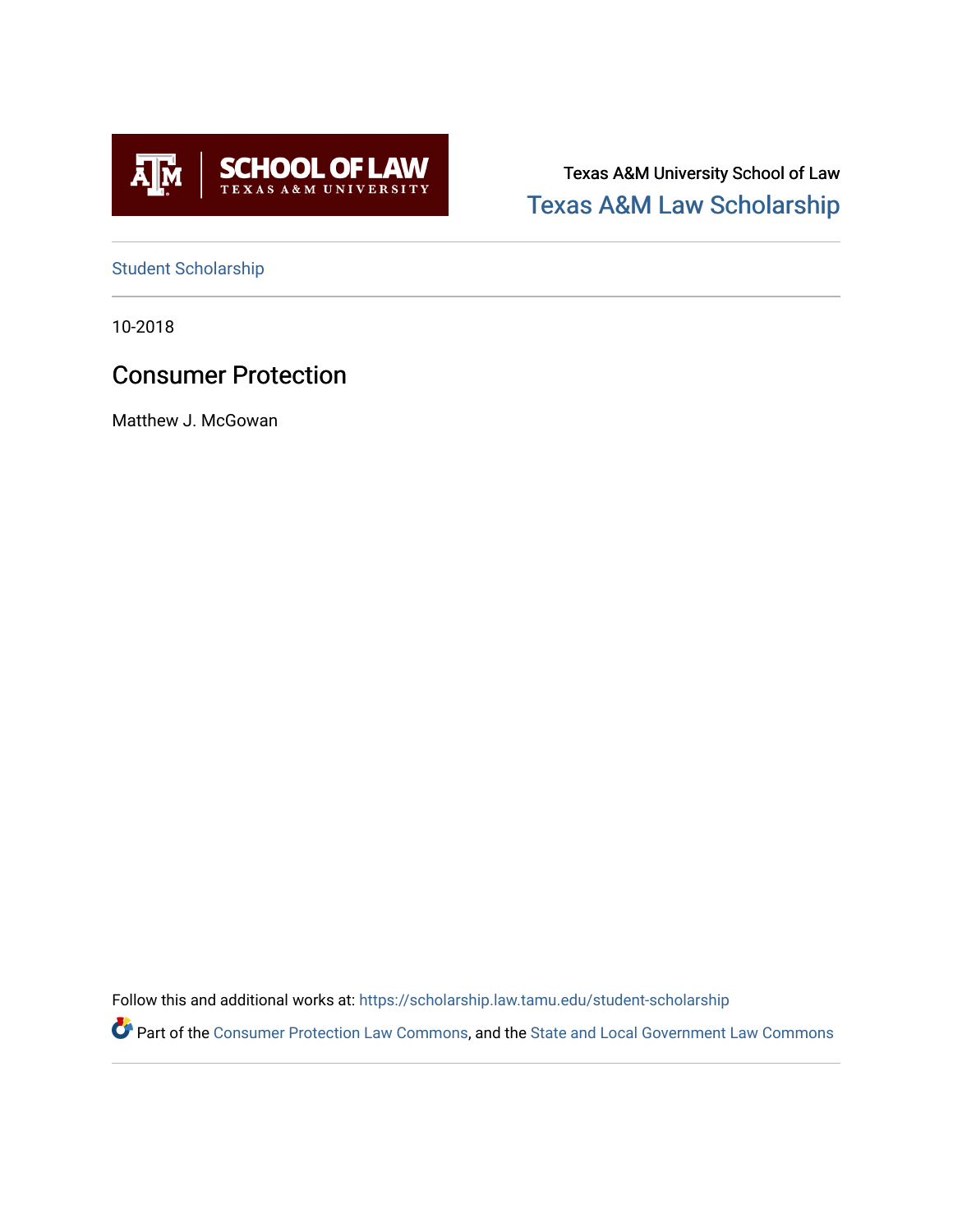# CONSUMER PROTECTION

*Matthew J. McGowan\**

## TABLE OF CONTENTS

|                                               | 127 |
|-----------------------------------------------|-----|
| DECEPTIVE TRADE PRACTICES-CONSUMER            |     |
|                                               | 128 |
| A. STATUTORY CHANGES BY THE 85TH LEGISLATURE  | 128 |
| 1. Texas Business & Commerce Code § 17.46     | 128 |
| 2. Texas Insurance Code $$542A$               | 129 |
| B. CASE LAW DEVELOPMENTS                      | 130 |
| 1. DTPA Claims s Ecclesiastical in Nature?    | 130 |
| 2. Misrepresentations Related to a Contract   | 134 |
| 3. Consumer Status Required for Tie-In Claims | 137 |
| 4. Misrepresentations Regarding "Background"  |     |
|                                               | 138 |
|                                               | 139 |
|                                               |     |

#### I. INTRODUCTION

The Texas Deceptive Trade Practices-Consumer Protection Act (DTPA)1 focuses on consumer harm brought about through deception.2 This article covers significant developments under the DTPA during the Survey period, December 1, 2016, through November 31, 2017.

Some of the salient changes to the DTPA came through statutory additions inserted by the 85th Texas Legislature during the Summer 2017 session, which added to the DTPA's laundry list of violative acts and also

A consumer may maintain an action where any of the following constitute a producing cause of economic damages or damages for mental anguish:

- (2) breach of an express or implied warranty;
- $(3)$  any unconscionable action or course of action by any person; or
- (4) the use or employment by any person of an act or practice in violation of Chapter 541, Insurance Code.

B.A., Texas Tech University; J.D., Texas A&M University School of Law; Associate, Pulman, Cappuccio, Pullen, Benson & Jones, LLP, San Antonio, Texas.

<sup>1.</sup> TEX. BUS. & COM. CODE ANN. §§ 17.41–44, 17.461, 17.47–.48, 17.50–.63 (West 2011), §§ 17.45–.46,17.462–.463, 17.49 (West Supp. 2017). Section 17.50 of the DTPA provides:

 $(1)$  the use or employment by any person of a false, misleading, or deceptive act or practice that is:

<sup>(</sup>A) specifically enumerated in a subdivision of Subsection (b) of Section 17.46 of this subchapter; and

<sup>(</sup>B) relied on by a consumer to the consumer's detriment;

<sup>2.</sup> TEX. BUS. & COM. CODE ANN. § 17.44(a) (West 2011); TEX. BUS. & COMM. CODE ANN. § 17.50 (West 2011); Reiter v. Sonotone, 442 U.S. 330, 343 (1979); Roy B. Taylor Sales, Inc. v. Hollymatic Corp., 28 F.3d 1379, 1382 (5th Cir. 1994).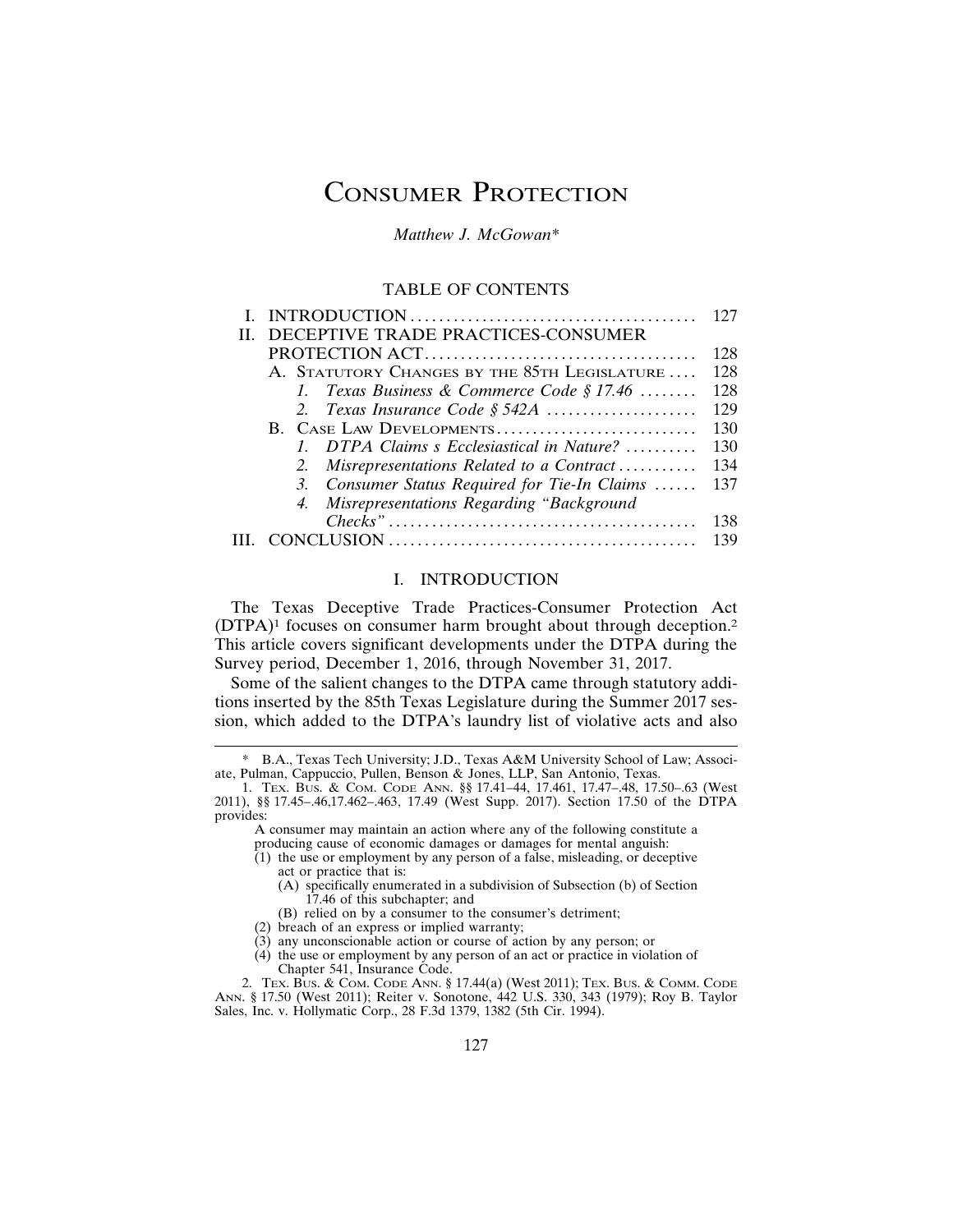amended the Texas Insurance Code such that related DTPA claims may be more easily removed to federal court. Also, case law developments have, among other things, revealed that certain DTPA fraud claims might be barred by the ecclesiastical abstention doctrine while others may be fatally defective because they lack an enforceable contract as a predicate.

## II. DECEPTIVE TRADE PRACTICES–CONSUMER PROTECTION ACT

## A. STATUTORY CHANGES BY THE 85TH LEGISLATURE

#### *1. Texas Business & Commerce Code § 17.46*

The Texas Legislature added two provisions during the 2017 legislative session to the so-called laundry list of acts constituting deceptive trade practices.3 Both new provisions took effect on September 1, 2017.

The first addresses representations regarding licensure of a "massage establishment." The new provision expands the laundry list of proscribed deceptive practices to include

owning, operating, maintaining, or advertising a massage establishment, as defined by Section 455.001, Occupations Code, that:

- (A) is not appropriately licensed under Chapter 455, Occupations Code, or is not in compliance with the applicable licensing and other requirements of that chapter; or
- (B) is not in compliance with an applicable local ordinance relating to the licensing or regulation of massage establishments.<sup>4</sup>

The new designation comes as part of lawmakers' broader statewide efforts to address "[c]oncerns . . . that human trafficking and compelled prostitution are prevalent in Texas and may take place at businesses presenting themselves as massage establishments."5 Thus, prostitution parlors masquerading as spas may find themselves confronting new civil liabilities. But, considering that at least some "consumers" of these services might not want to out themselves as such through publicly filed lawsuits and that those who inadvertently patronize unlicensed masseuses might have trouble establishing much by way of damages,<sup> $6$ </sup> it appears that lawmakers were focused primarily on affording the Texas Attorney General a statutory vehicle rather than creating a private cause of action for the Texas public.

<sup>3.</sup> *See* TEX. BUS. & COM. CODE ANN. § 17.46(b)(33) (West Supp. 2017). Lawmakers appear to have overlooked a scrivener's error in the amended statute by actually adding two provisions to subsection 17.46(b), both designated as 17.46(b)(33).

<sup>4.</sup> *Id.*

<sup>5.</sup> House Comm. on Judiciary & Civil Jurisprudence, Bill Analysis, Tex. H.B. 2552, 85th Leg., R.S. (2017); *see also* S. Comm. on State Affairs, Bill Analysis, Tex. H.B. 2552, 85th Leg., R.S. (2017) (citing "[a] recent report by The University of Texas at Austin's Institute on Domestic Violence & Sexual Assault," which concluded "that there are over 300,000 victims of human trafficking in Texas," making Texas second only to California in the prevalence of such illicit practices).

<sup>6.</sup> *See, e.g.*, TEX. BUS. & COM. CODE ANN. § 17.50 (West 2011) (requiring economic damages or mental anguish as an element of a DTPA claim).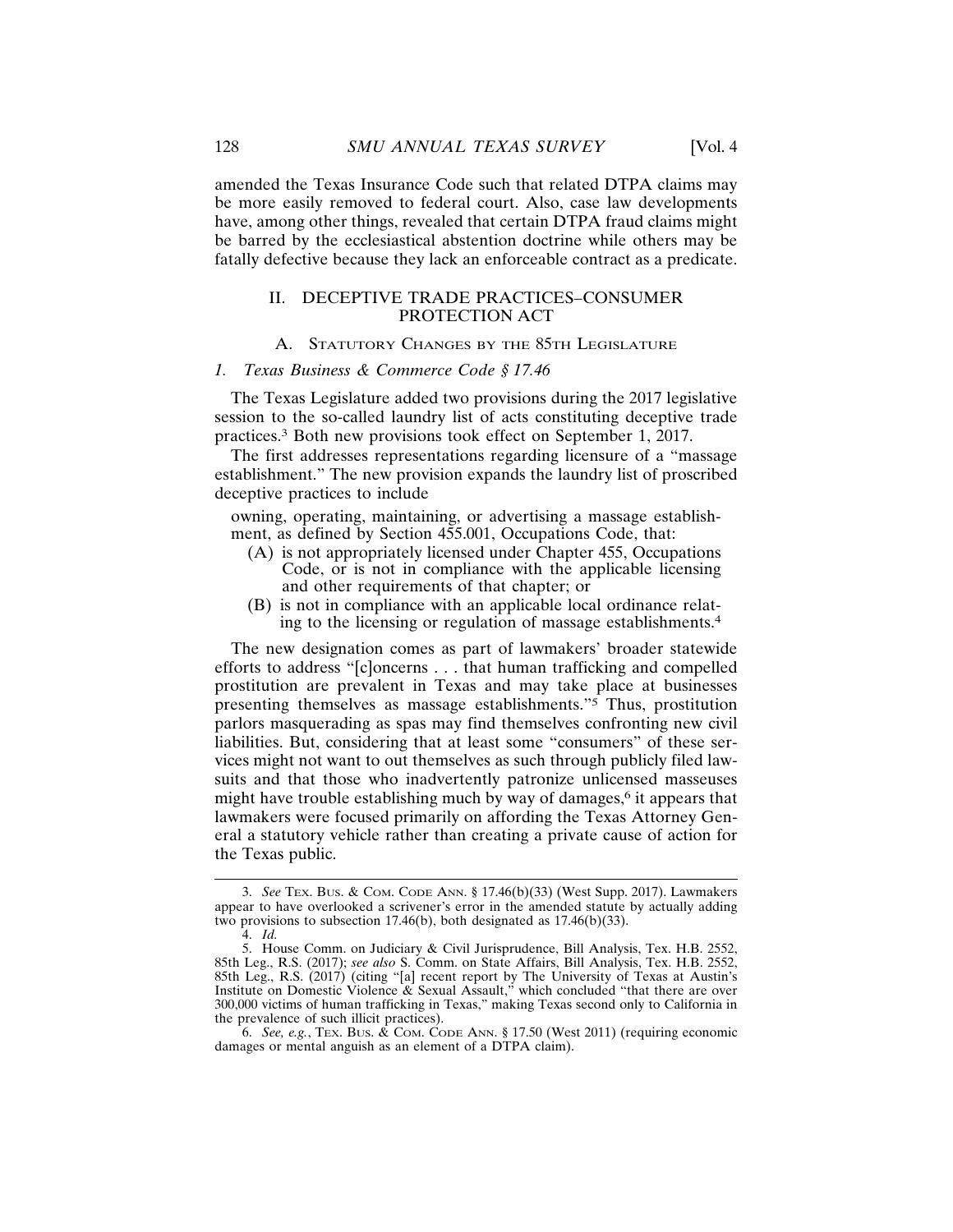The second addition to the laundry list proscribes the marketing of vehicle warranties using terms typically associated with insurance products.<sup>7</sup> Specifically, the new subsection provides that deceptive practices include "a warrantor of a vehicle protection product warranty using, in connection with the product, a name that includes 'casualty,' 'surety,' 'insurance,' 'mutual,' or any other word descriptive of an insurance business, including property or casualty insurance, or a surety business."<sup>8</sup>

The law takes aim at practices that conflate, in the minds of consumers, vehicle *warranties* with car *insurance*. Lawmakers also intended this language to prohibit vehicle dealers from requiring consumers to purchase after-market products and warranties (beyond those offered by manufacturers).9 The new prohibition actually stemmed from a general *de*regulation of the vehicle warranty industry in Texas.10 Lawmakers appear to have included the new item on the laundry list to safeguard consumers in the absence of state oversight.

## *2. Texas Insurance Code § 542A*

The Texas Legislature also amended the Texas Insurance Code (Code) to include a number of new procedural and substantive provisions that amount to what might be considered insurance-related tort reform.<sup>11</sup> Because claims for violations of the Code often go hand-in-hand with claims for DTPA violations,12 one of the Code's new provisions in particular could significantly increase the number of DTPA claims that qualify for removal to federal court, where they can be subjected to a host of earlystage dispositive motions not available in state court and where the venue is generally less favorable to plaintiffs.

That relevant new Code provision, effective beginning September 1, 2017, affords insurance carriers that are sued for allegedly deceptive insurance practices—which is simultaneously actionable under the DTPA an option to assume agents' (including adjusters)13 liability as their own.14 If a carrier assumes an agent's liability, trial courts must dismiss *any* factually related cause of action against the individual agent and permit only the claims against the insurer itself to proceed.<sup>15</sup>

Tactically, this is potentially game-changing for the DTPA/insurance

12. TEX. BUS. & COM. CODE ANN.  $\S 17.50(a)(4)$  (West 2011).

<sup>7.</sup> TEX. BUS. & COM. CODE ANN. § 17.46(b)(33) (West Supp. 2017).

<sup>8.</sup> *Id.* Accompanying this addition to the laundry list is an expansion of the DTPA's definitional section to include the terms "vehicle protection product," "warrantor," and "loss of or damage to the vehicle" (as the latter is used in the preceding definitions). *See* TEX. BUS. & COM. CODE ANN. § 17.45(14)–(16) (West Supp. 2017).

<sup>9.</sup> S. Comm. on Licensing & Admin. Procedures, Bill Analysis, Tex. S.B. 2065, 85th Leg., R.S. (2017).

<sup>10.</sup> *See* S. Comm. on Licensing & Admin. Procedures, Bill Analysis, Tex. S.B. 2065, 85th Leg., R.S. (2017).

<sup>11.</sup> *See* TEX. INS. CODE ANN. § 542(A) (West Supp. 2017).

<sup>13.</sup> TEX. INS. CODE ANN. § 542A.001(1) (West Supp. 2017) ("'Agent' means an employee, agent, representative, or adjuster who performs any act on behalf of an insurer."). 14. *See id.* § 542A.

<sup>15.</sup> *See id.* § 542A.006.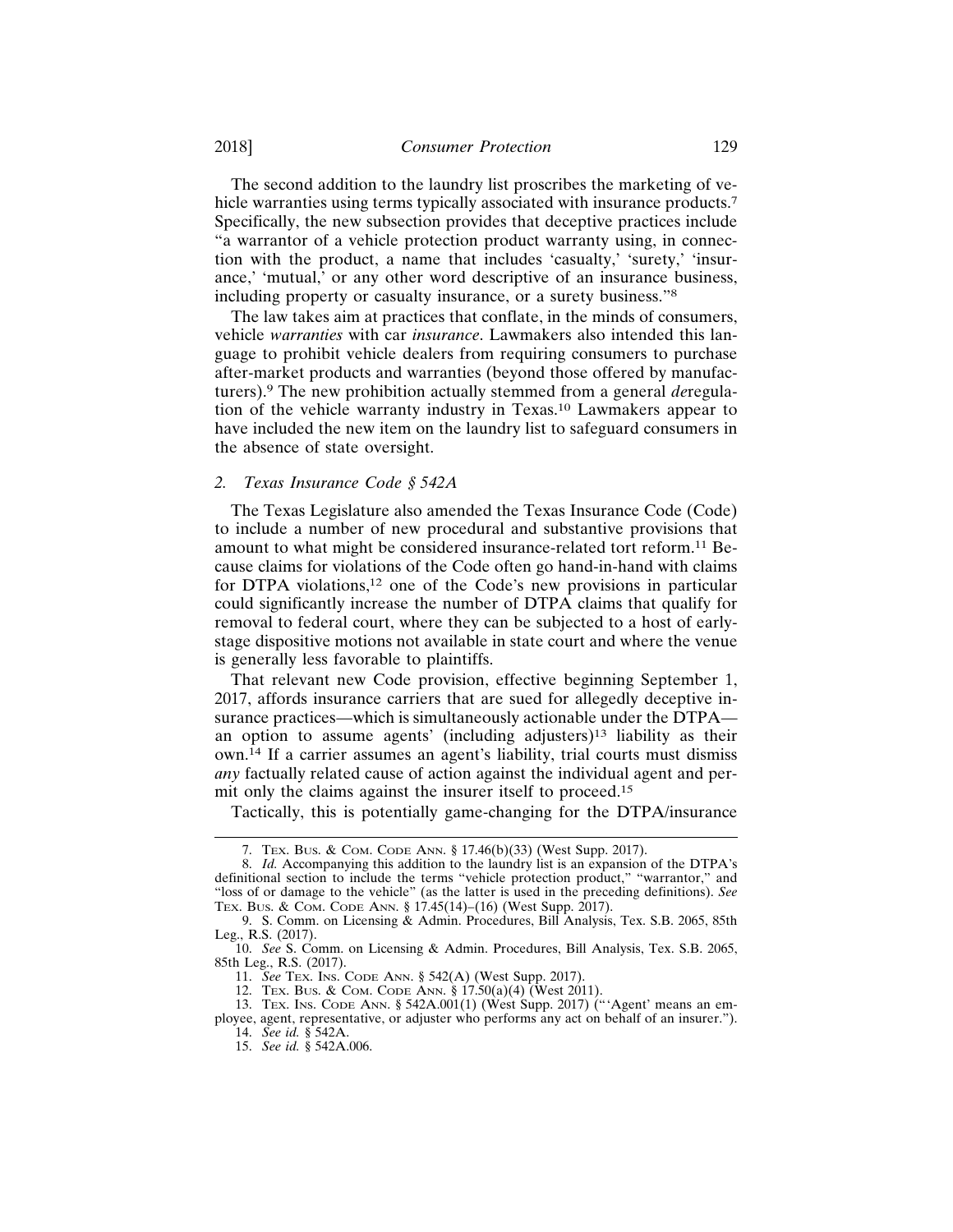defense bar.16 It restores insurance carriers' access to federal courts by allowing them to elect not to have diversity-defeating Texas residents as co-defendants. Because a carrier's election to assume the agent's liability negates *all* claims against the individual, the agent's dismissal is absolute—i.e., it opens the door to removal of all claims, whether under the Code or DTPA.

The timing of the new agent-election statute is particularly noteworthy in light of the widespread property damage sustained by Texas's coastal residents during 2017's active hurricane season. Federal courts should brace themselves, and their dockets, for the coming wave of diversitybased removals—and so, too, should the plaintiffs' bar.

## B. CASE LAW DEVELOPMENTS

#### *1. DTPA Claims as Ecclesiastical in Nature?*

In *Episcopal School*, the Dallas Court of Appeals arguably broadened the ecclesiastical abstention doctrine (Doctrine) to potentially bar DTPA claims brought by students of religiously affiliated private schools to the extent such claims even remotely "concern a faith-based organization's internal affairs, governance, administration, membership, or disciplinary procedures and are protected religious decisions."<sup>17</sup>

The *Episcopal School* plaintiff (John) was a student at a Dallas-area private school whom the school expelled for leaving campus one afternoon to allegedly smoke marijuana.18 John sued the school on a number of causes of action, including a DTPA claim for alleged misrepresentations in a letter to parents by school officials that declared that "'in most cases, students should be given a chance to redeem themselves' and that 'we are not a zero tolerance school.'"19 The school filed a plea to the jurisdiction with the trial court asserting that the ecclesiastical abstention

<sup>16.</sup> A review of just one year's worth of DTPA-related cases illustrates just how often DTPA defendants remove to federal court only to be bounced back to state court on a motion to remand, which federal courts are wont to grant. *See, e.g.*, Marminco III Family, L.P. v. Arch Specialty Ins. Co., No. EP-17-CV-311-KC, 2017 WL 7797711, at \*4 (W.D. Tex. Dec. 19, 2017) ("Furthermore, to the extent that this Court gives any weight to those cases disagreeing with *Linron*, such a split in authority must be resolved in favor of remand because, in the context of a motion to remand, '[a]ny ambiguities are construed against removal and in favor of remand to state court.'"); Affordable Portable Structures, Inc. v. Cincinnati Ins. Co., No. 1:16-CV-1267-RP, 2017 WL 2266903, at \*3 (W.D. Tex. May 23, 2017) ("As noted above, this Court must resolve all ambiguities of state law in favor of remand."); Winterrowd v. Allstate Vehicle & Prop. Ins. Co., No. 4:17-CV-00110-ALM-CAN, 2017 WL 1370768, at \*4 (E.D. Tex. Mar. 27, 2017), *adopted by* Winterrowd v. Allstate Vehicle & Prop. Ins. Col, No. 4:17-CV-110, 2017 WL 1355331 (E.D. Tex. Apr. 13, 2017).

<sup>17.</sup> *In re* Episcopal Sch. of Dallas, Inc., No. 05-17-00493-CV, 2017 WL 4533800, at \*9 (Tex. App.—Dallas Oct. 11, 2017, orig. proceeding, no pet.).

<sup>18.</sup> John initially denied leaving campus at all, an assertion that was later belied by security cameras. *Id.* at \*2. John then denied smoking marijuana—which was substantiated by an initial negative drug test—but his assertions were also later belied by a witness's testimony that John had, in fact, smoked marijuana, and revelations that John's initial drug test analyzed the urine of a different student. *Id.* John failed a subsequent drug test. *Id.* 19. *Id.*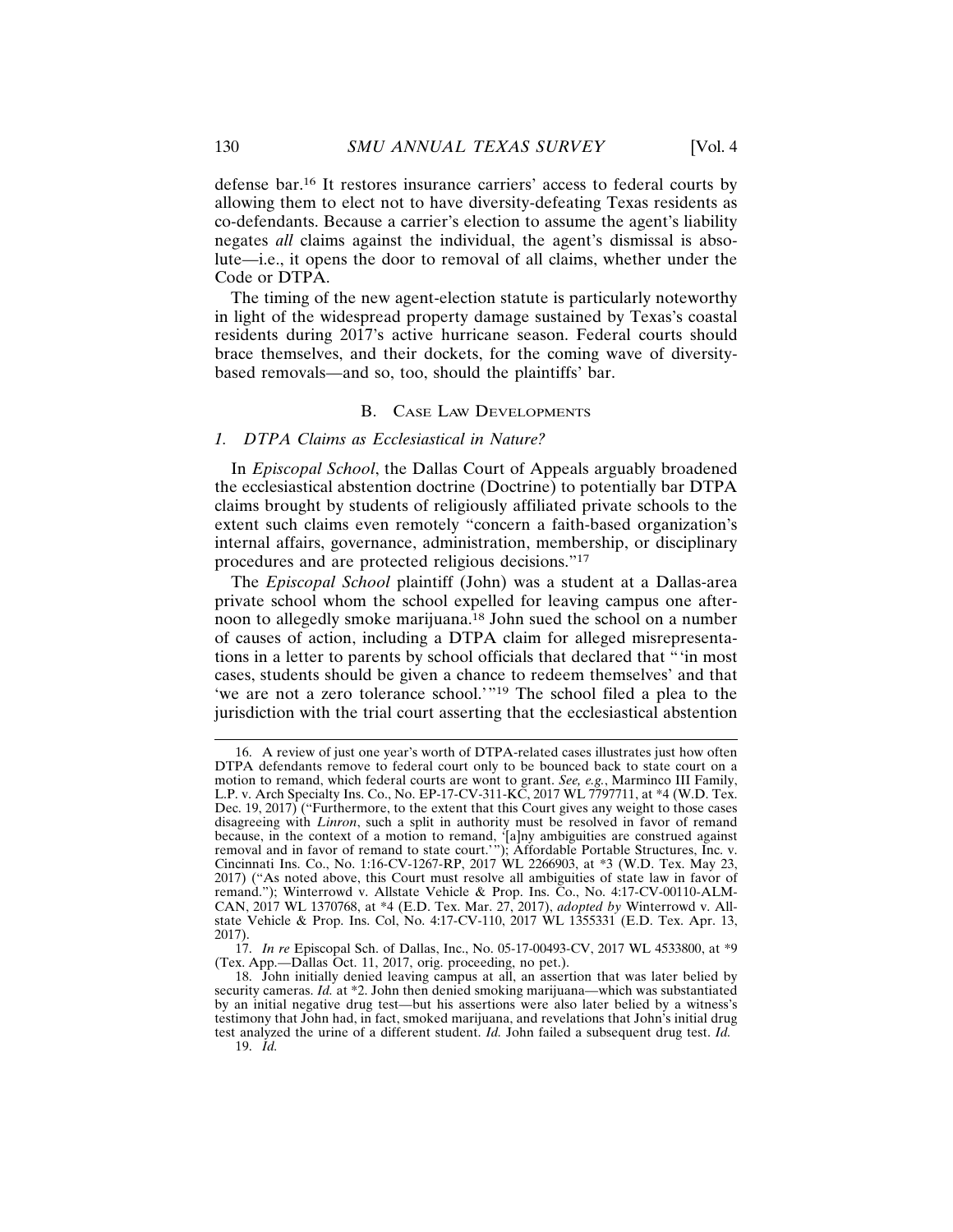doctrine deprived the court of jurisdiction over the dispute, which the trial court denied.

On mandamus review, the court of appeals reversed and held that the trial court lacked jurisdiction under the Doctrine because (1) the school was a religious institution<sup>20</sup> and (2) John's lawsuit "derive[d] solely from the calculus of the school's internal policies and management of its internal affairs, all directed at the school's decision regarding whether [John] should be a member of the school community."<sup>21</sup>

As explained by the court, the Doctrine has its roots in the First Amendment's Free Exercise Clause and it "precludes government action that burdens the free exercise of religion 'by encroaching on the church's ability to manage its internal affairs.'"22 The court of appeals also acknowledged that the Doctrine "does not foreclose civil court subject matter jurisdiction over all disputes involving religious entities" and that "[b]ecause churches, their congregations, and their hierarchies exist and function within the civil community, they are amenable to rules governing civil, contract, and property rights in appropriate circumstances."23 The court of appeals then framed the analysis as turning on "whether a particular dispute is ecclesiastical in nature or simply a civil dispute in which church officials happen to be involved."24 Thus, the Doctrine begs a twopart, conjunctive inquiry: First, is the defendant a religious institution? Second, if so, is the dispute ecclesiastical in nature?

On the first question, the court discussed the school's governance structure and procedures for the internal resolution of disputes "regarding spiritual instruction," which were to be ultimately resolved through "appeal to the Bishop of the Episcopal Diocese of Dallas."25 The school also conditioned enrollment on compliance with its code of conduct—which noted that "everyone is created in the image of God" and requires that students conduct themselves in a manner consistent with state laws "related to illegal drugs and underage drinking."26 In light of all these facts and despite John's arguments to the contrary, the court found that the school was a religious institution as contemplated by the first of the Doc-

<sup>20.</sup> This conclusion followed extensive discussion by the court of appeals. *Id.* at \*6 ("The record thus leaves only one reasonable conclusion: the school's purpose and mission are religious. And that the school may not be an affiliate of or have a formal legal relationship with a specific church does not undermine the factual conclusion that it is a faithbased institution."). Because such a finding—though suspect—did not involve DTPA-specific inquiries, this article presumes for present purposes that that the school was properly deemed a religious institution. As previously discussed, *Episcopal School* invokes DTPAonly issues to the extent that John's misrepresentation allegations were deemed ecclesiastical in nature.

<sup>21.</sup> *Id.* at \*8.

<sup>22.</sup> *Id.* at \*3 (quoting Westbrook v. Penley, 231 S.W.3d 389, 395 (Tex. 2007)).

<sup>23.</sup> *Id.* at \*4.

<sup>24.</sup> *Id.*

<sup>25.</sup> *Id.* at \*5.

<sup>26.</sup> *Id.*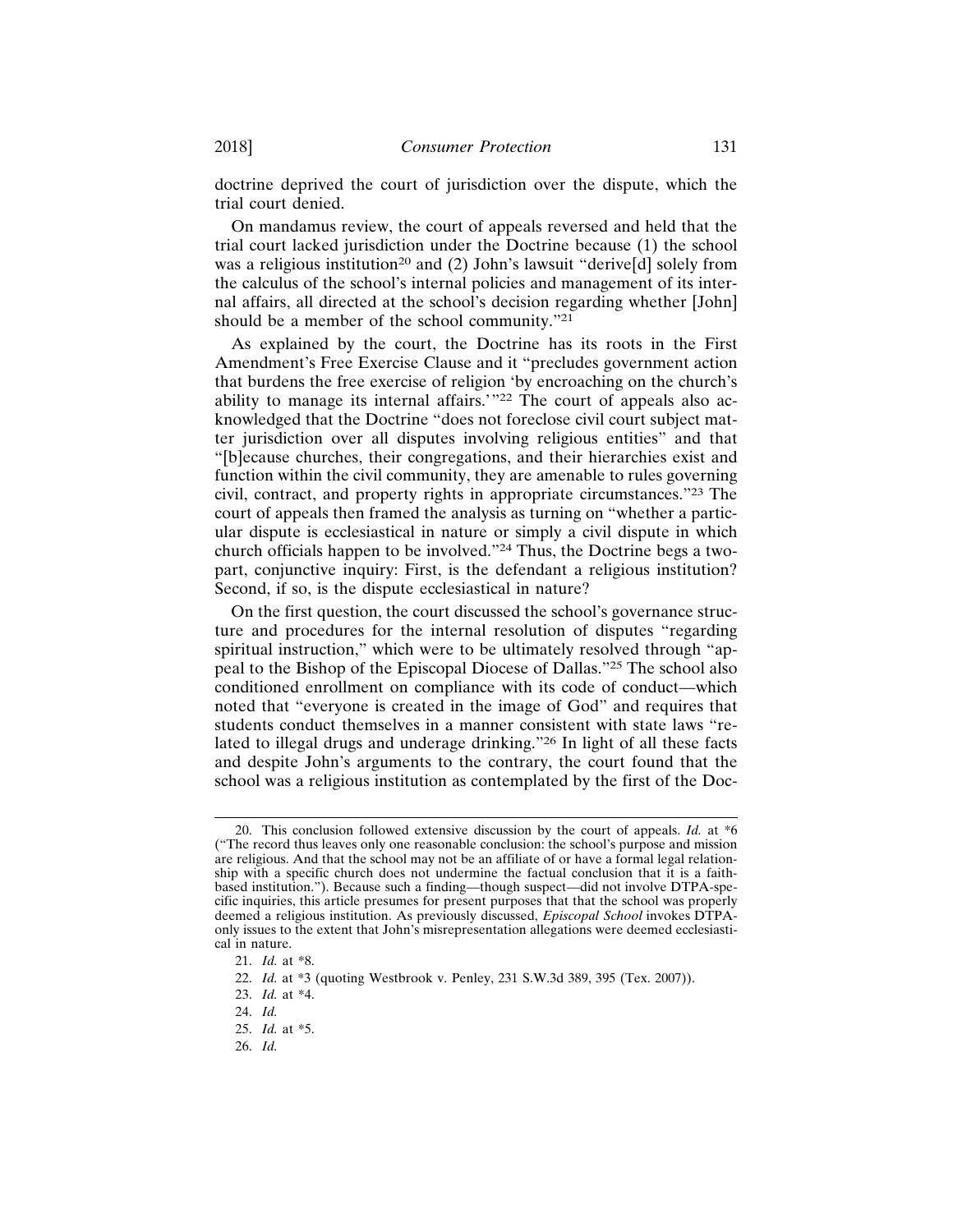trine's inquiries.<sup>27</sup>

The court likewise held that the nature of John's dispute was ultimately ecclesiastical in nature.28 The crux of the court's reasoning on this point was the precise way in which John brought his claims—chiefly, that the alleged DTPA misrepresentations arose from the school's "maintain[ing] secret or alternative policies and procedures related to discipline."<sup>29</sup> The Dallas Court of Appeals noted that, although "the dispute does not expressly concern religious doctrine in all respects," it could not resolve the claims (including DTPA fraud) without "pass[ing] judgment on the school's internal affairs and governance."<sup>30</sup> In finding that the dispute required a religious inquiry, the court attempted, unconvincingly, to distinguish John's facts from those of *Tilton v. Marshall*. 31

In *Tilton*, the Texas Supreme Court held that the Doctrine did not apply to fraud claims against a televangelist who falsely represented that he would "perform certain concrete acts" of "personally reading, touching, and praying over [viewers'] prayer requests."32 The Texas Supreme Court declined to apply the Doctrine because a factfinder would not need to delve into the truth or falsity of a religious representation (e.g., "Your prayers will be answered.") and would instead only need to contend with "concrete acts" and determine whether the televangelist "had no intention of personally reading, touching, and praying over their prayer requests at the time he said he would do so."<sup>33</sup> The supreme court did find, however, that the Doctrine *did* bar fraud claims based on the televangelists sincerity when he told viewers that sending \$100 would satisfy biblical tithing mandates.34 Adjudicating those claims, the supreme court held, would improperly assess the veracity of the televangelist's statements of biblical meaning, so the supreme court fractured those claims and dismissed them for lack of secular jurisdiction.<sup>35</sup>

<sup>27.</sup> *Id.* at \*6 ("[T]hat the school may not be an affiliate of or have a formal legal relationship with a specific church does not undermine the factual conclusion that it is a faith-based institution.").

<sup>28.</sup> *Id.* at \*9.

<sup>29.</sup> *Id.*

<sup>30.</sup> *Id.* In so concluding, the court distinguished *Shannon v. Memorial Drive Presbyterian Church*, 476 S.W.3d 612, 619 (Tex. App.—Houston [14th Dist.] 2015, pet. denied) and *Tilton v. Marshall*, 925 S.W.2d 672, 677–79 (Tex. 1996). *Id.* at \*8. *Shannon* was inapposite because it "involved a former employee's tort and breach of contract suit against a church arising out of a breach of a settlement agreement containing a non-disparagement clause." *Id. Tilton* was distinguishable because it involved television viewers' claims for "fraud, conspiracy, and intentional infliction of emotional distress regarding 'prayer cloths' [the defendant] sold and promised to bless." *Id.*

<sup>31.</sup> *Id.* at \*8–9 (discussing Tilton v. Marshall, 925 S.W.2d 672, 677–79 (Tex. 1996)). The court did cite two cases that, the court reasoned, do support its holding. *See, e.g.*, *In re* St. Thomas High School, 495 S.W.3d 500, 509 (Tex. App.—Houston [14th Dist.] 2016, pet. granted); *In re* Vida, No. 04-14-00636-CV, 2015 WL 82717, at \*2 (Tex. App.—San Antonio Jan. 7, 2015, orig. proceeding) (mem. op.).

<sup>32.</sup> *Tilton*, 925 S.W.2d at 679.

<sup>33.</sup> *Id.*

<sup>34.</sup> *Id.*

<sup>35.</sup> *Id.* at 685.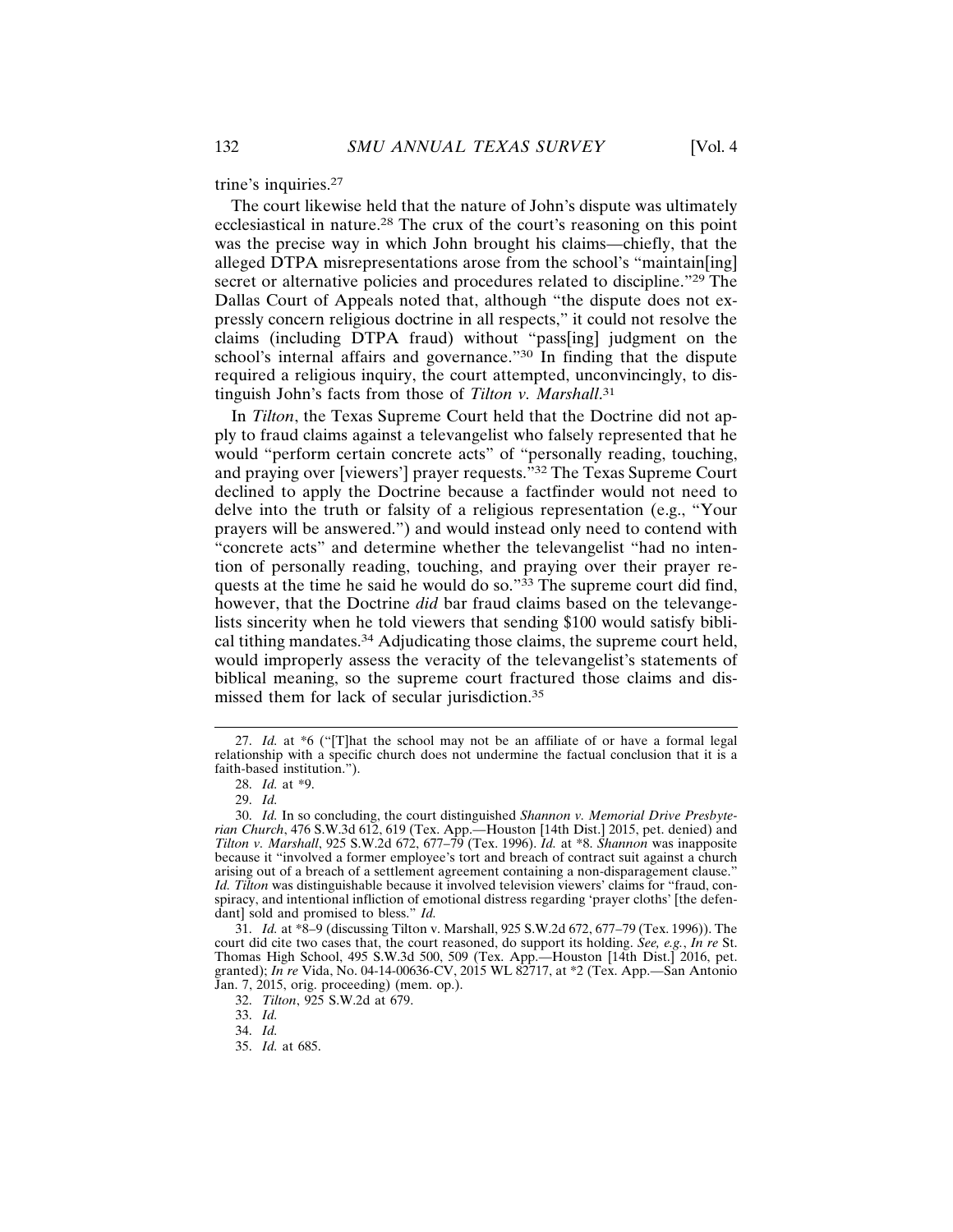In *Episcopal School*, the court of appeals held that *Tilton* was inapplicable because John's claims—unlike those alleged against the televangelist—all related to a "faith-based organization's internal affairs, governance, administration, membership, or disciplinary procedures," which were "protected religious decisions."<sup>36</sup> Because John's claims purportedly "ha[d] no secular aspect for the courts to consider," the court held that *Tilton*-esque claim fracturing was unnecessary.<sup>37</sup>

The court's refusal to fracture John's DTPA claim was arguably a misapplication of *Tilton* because John's claim did arguably have strictly secular questions relating to concrete acts and representations. While perhaps true that the John's contract claims would likely require an inquiry into whether skipping school and smoking pot breaches an agreement to behave "in the image of God,"<sup>38</sup> the same is not true of an inquiry into whether the school was sincere when it told prospective enrollees that "we are not a zero tolerance school."39 John alleged that the school misrepresented to him that it would not take certain acts (not expel) if he was ever found to have violated the code of conduct and further alleged that the school did exactly that after accusing him of violating the code of conduct for the first time.40 This is no different than the concrete acts promised by the televangelist in *Tilton* that the Texas Supreme Court held could be the basis of a fraud claim subject to secular court jurisdiction.<sup>41</sup>

More generally, the *Episcopal School* holding casts doubt on whether the Doctrine truly is circumscribed to ensure that religious institutions are not exempt from "rules governing civil, contract, and property rights in appropriate circumstances."42 The *Episcopal School* court seemed content to bundle up all of John's claims—which ranged from DTPA to negligent misrepresentation and breach of fiduciary duty—and disposed of all without parsing in detail the legal and factual nuances attendant to DTPA

<sup>36.</sup> *Episcopal School*, 2017 WL 4533800, at \*9.

<sup>37.</sup> *Id.*

<sup>38.</sup> *Id.* at \*5. Arguably, even that would not require a judicial review of dogma. As the Episcopal School itself pointed out, the school's code of conduct actually incorporates secular laws on drug use and alcohol consumption, the interpretation of which unquestionably falling within the constitutional purview of civil courts. These appear to be the very provisions in the code of conduct that John was accused of violating.

<sup>39.</sup> *Id.* at \*2. More problematic is the allegedly deceptive letter's language that, "*in most cases*," violators would be given a chance to "redeem themselves." *Id.* Whether John should have been given a chance to redeem himself might have been an ecclesiastical question, but the alleged misrepresentation that "we are not a zero tolerance school" appears to have been a standalone, unqualified affirmative representation. *See id.* ("The school sent upper school parents, including John Doe, a letter stating among other things 'that *in most cases*, students should be given a chance to redeem themselves' and that 'we are not a zero tolerance school.'").

<sup>40.</sup> *Id.* ("The lawsuit complains about [the school's] disciplinary actions *and* the application of the school's policies and procedures.") (emphasis added). Obviously, John would have other hurdles to a finding of fraud—to wit, that the subsequent cover-up of the first strike involved a series of additional strikes, meaning the school did not actually violate its concrete not-zero-tolerance policy by the time it expelled John.

<sup>41.</sup> *See* Tilton v. Marshall, 925 S.W.2d 672, 679 (Tex. 1996).

<sup>42.</sup> *See Episcopal School*, 2017 WL 4533800, at \*4.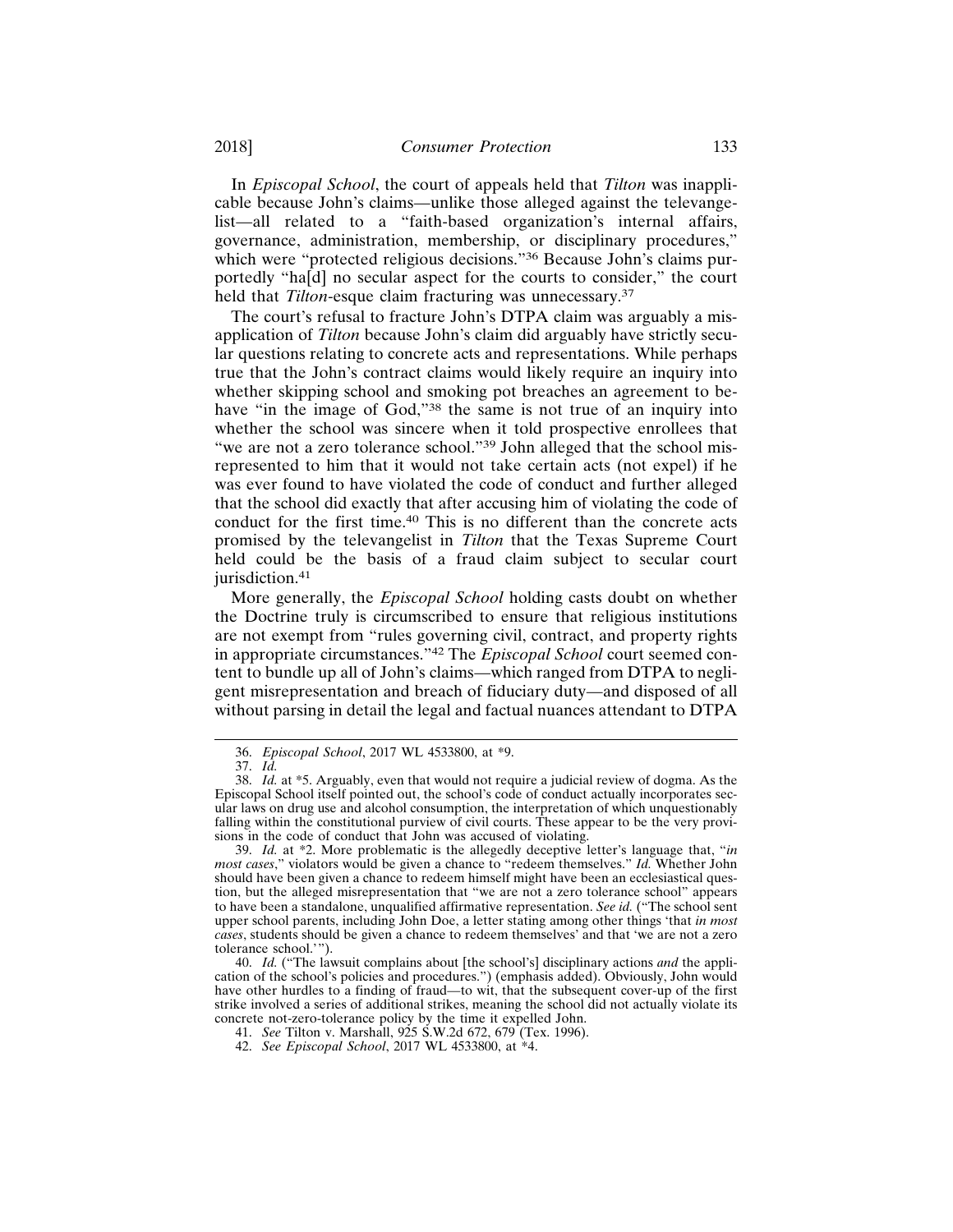fraud claims that did not apply to others. If, as the *Tilton* court explained, the Doctrine requires more of a scalpel than a machete, the *Episcopal School* case demonstrates that courts nevertheless seem quick to wield the latter.

Furthermore, the court's analysis of John's claims neglected the policy aims of the DTPA, which is to protect all consumers from hucksters,<sup>43</sup> and such protections are in place regardless of whether such salesmen cloak themselves in literal or figurative religious garb.44 After all, Texas law has made clear that all consumers have rights, and courts do not need to consult the Bible (or Quran or Torah or other religious text) to determine whether those rights have been violated.

#### *2. Misrepresentations Related to a Contract*

The Fourteenth Houston Court of Appeals has now suggested that certain misleading remarks related to a vehicle trade-in prior to a new vehicle purchase are not "misrepresentation[s]" under Section 17.46(b)(12) of the DTPA, which prohibits "represent[ions] that an agreement confers or involves rights, remedies, or obligations which it does not have or involve," in the absence of an underlying contract.<sup>45</sup>

The *Lindsey* plaintiff (Lindsey) was a construction firm that leased three trucks from Enterprise.46 Toward the end of the lease term, one of the trucks (Ram) began making a "clicking noise."47 Lindsey brought the Ram to an auto dealer/service provider (AutoNation). AutoNation informed Lindsey that the Ram's engine was broken and would need either a complete rebuild or replacement.48 When Lindsey "arrived to retrieve the [disassembled] Ram," AutoNation proposed that Lindsey consider trading in the Ram and the other two trucks for three new vehicles out of AutoNation's inventory.49 AutoNation's subsequent appraisal of the Ram

48. *Id.*

<sup>43.</sup> This is not to say that the ultimate *outcome* in *Episcopal School* was incorrect. Nor is it to say that the school in that case had, in fact, acted wrongly. Instead, this article simply asserts that ecclesiastical (i.e., jurisdictional) dismissal should not have been the procedural vehicle for disposition of John's DTPA claims. The underlying merits appear to have been textbook summary judgment material.

<sup>44.</sup> *See* Star Houston, Inc. v. Kundak, 843 S.W.2d 294, 297 (Tex. App.—Houston [14th Dist.] 1992, no writ) ("The purpose of the DTPA is the protection of consumers from deceptive trade practices, and the act is to be liberally construed to achieve this underlying goal."); *see also* State v. Valerie Saxion, Inc., 450 S.W.3d 602, 614 (Tex. App.—Fort Worth 2014, no pet.) (noting that constitutional protections do not bar states from placing "restraint on commercial speech necessary to protect the public."); AEP Tex. Comm. & Indus. Retail Ltd. P'ship v. Pub. Util. Comm'n of Tex., 436 S.W.3d 890, 924 (Tex. App.—Austin 2014, no pet.) ("[T]here is no value to consumers or society for misleading or deceptive commercial speech.").

<sup>45.</sup> Lindsey Constr., Inc. v. AutoNation Fin. Servs., LLC, 541 S.W.3d 355, 364 (Tex. App.—Houston [14th Dist.] 2017, no pet.); *see also* TEx. Bus. & COM. CODE ANN. § 17.46(b)(12) (West 2011) ("[T]he term 'false, misleading, or deceptive acts or practices' includes . . . representing that an agreement confers or involves rights, remedies, or obligations which it does not have or involve, or which are prohibited by law . . . .").

<sup>46.</sup> *Lindsey*, 541 S.W.3d at 358.

<sup>47.</sup> *Id.*

<sup>49.</sup> *Id.*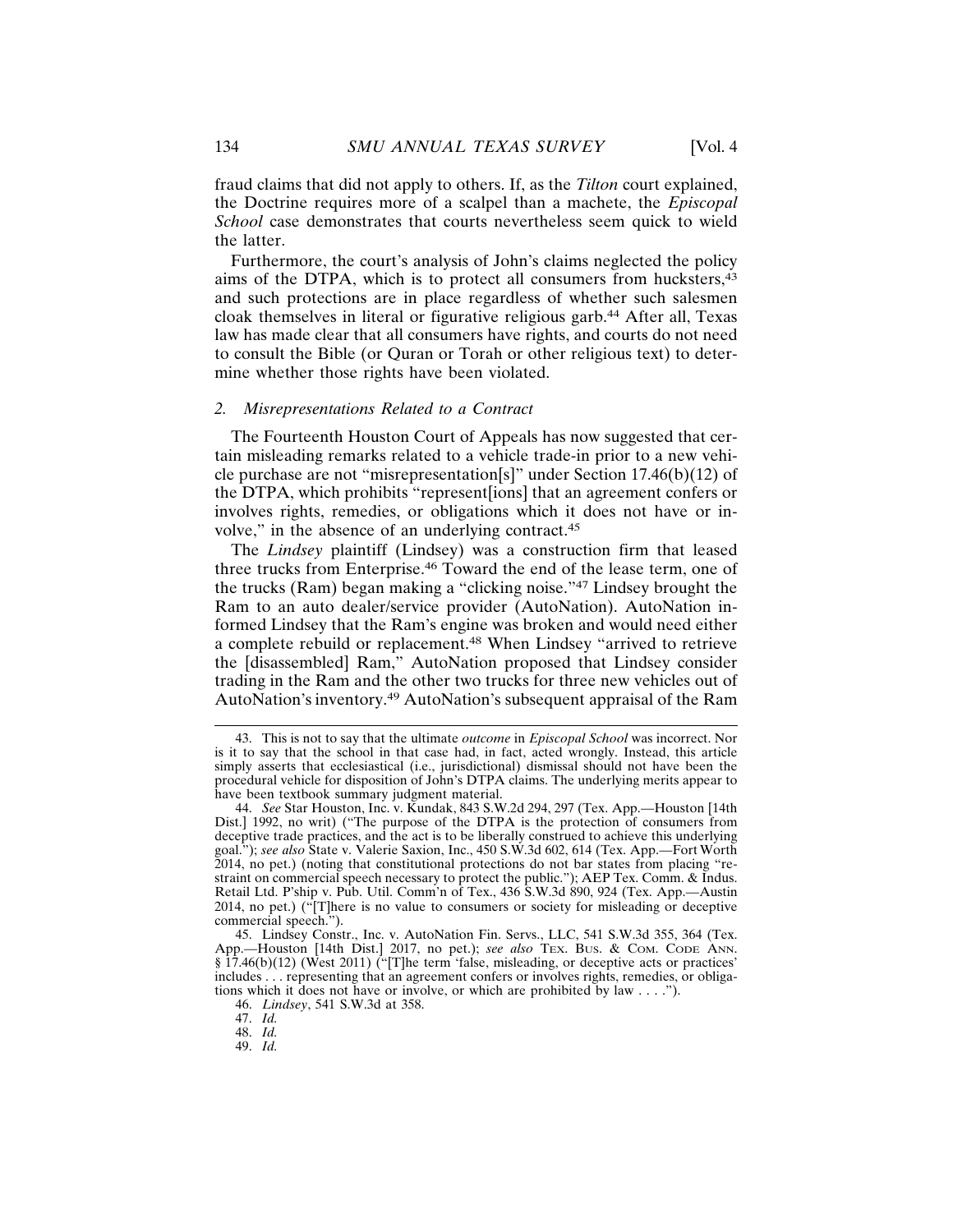valued it at \$13,500—but the appraisal did not state whether that value reflected the defective engine or instead assessed Ram's value with a rebuilt or replaced engine.<sup>50</sup> Importantly, the truck appraisals themselves did not reference any proposed new sale agreement related to the trucks' trade-in value.51 Allegedly based on AutoNation's appraisal value of the Ram (and uncontroversial appraisal of the other two trucks), Lindsey agreed to the deal and purchased (via a new lease agreement with Enterprise) three trucks from AutoNation. Shortly after accepting the new trucks, Lindsey received notice from Enterprise that AutoNation had refused to accept the still-broken Ram as a trade-in and that, consequently, the lease payments for the Ram's replacement would be higher than Lindsey expected.<sup>52</sup>

Lindsey brought DTPA claims against AutoNation after AutoNation flatly refused to accept the broken Ram as a trade-in valued at \$13,500. Lindsey's claim rested on the premise that, in violation of Section  $17.46(b)(12)$ , AutoNation failed to disclose that the trade-in agreement was conditioned on the replacement or rebuild of the Ram's engine. The trial court rendered no-evidence summary judgment in favor of AutoNation on multiple grounds, implicitly finding that Lindsey failed to adduce sufficient evidence to support the existence of an enforceable agreement between Lindsey and AutoNation where the parties mutually assented to AutoNation's purchase of the Ram for \$13,500.53 Accordingly, the trial court held (again, implicitly, due to the trial court's silence on the specific grounds) that Lindsey failed to raise any issues of fact with respect to an alleged misrepresentation about the terms or conditions of such an agreement.54

The court of appeals affirmed the trial court, holding that the record contained no evidence as to the mutual-assent prerequisite of a contract and, thus, no evidence of a misrepresentation as to the terms of that alleged contract.55 The *Lindsey* court noted, after pointing out that Lindsey cited no authority for the proposition that a failure to disclose could constitute a deceptive act under Section 17.46(b)(12), that it would presume that a failure to disclose could amount to a misrepresentation.<sup>56</sup> Nevertheless, the Fourteenth Court of Appeals held that Lindsey's applicable DTPA claim failed for want of an underlying contract, which the court reasoned was essentially a prerequisite to a claim under Section  $17.46(b)(12).57$ 

56. *Id.* at 365.

<sup>50.</sup> *Id.* at 358–59.

<sup>51.</sup> *Id.* at 359.

<sup>52.</sup> *Id.*

<sup>53.</sup> *Id.* at 362.

<sup>54.</sup> *Id.* at 365.

<sup>55.</sup> *Id.* at 363–64.

<sup>57.</sup> *Id.* The court also held that Lindsey's claims for violations of DTPA Section 17.46(b)(14)—relating to misrepresentations regarding the authority of an "agent to negotiate the final terms of a consumer transaction"—failed based on Lindsey's inability to adduce relevant evidence. *Id.*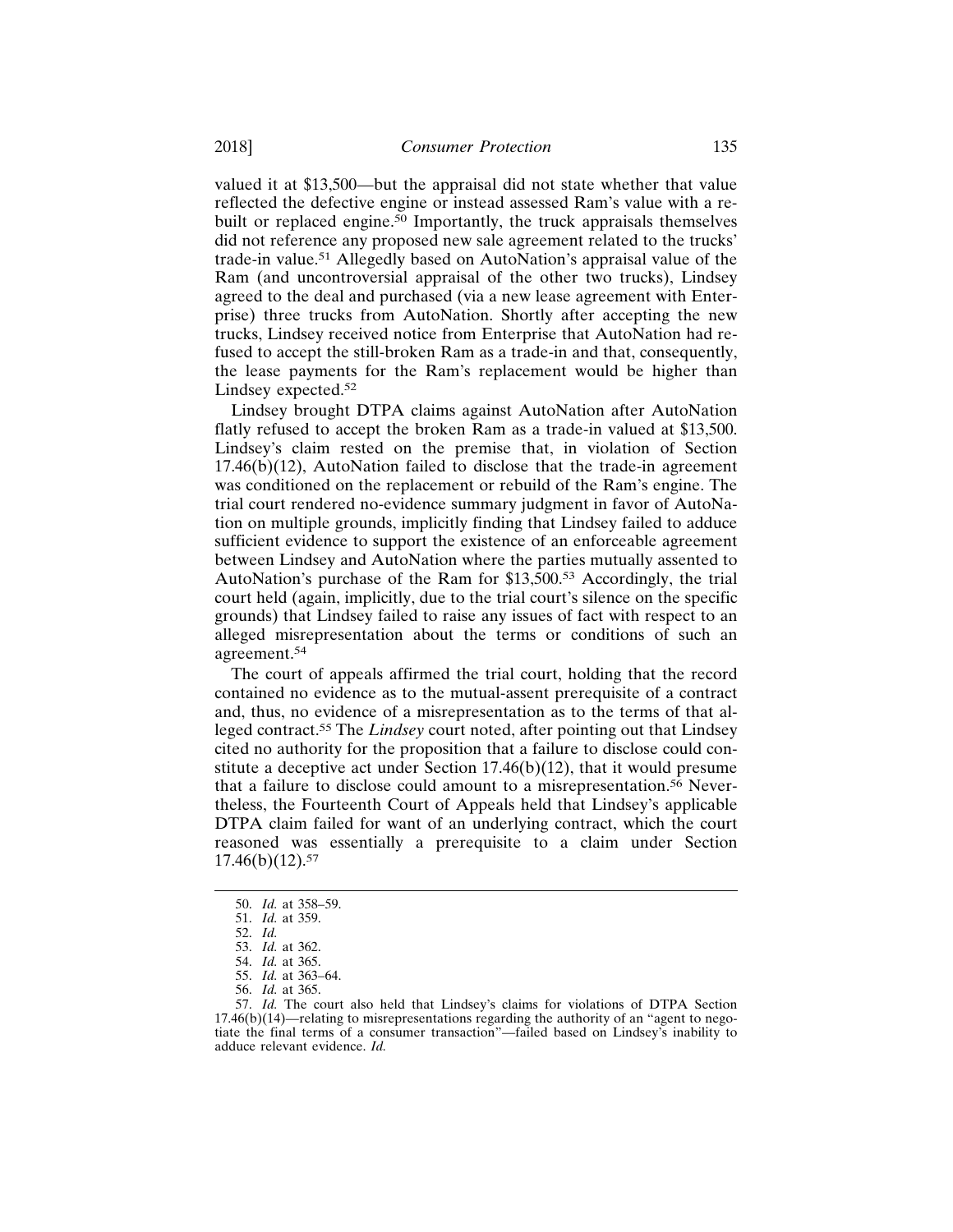*Lindsey* illustrates the importance of pleading the correct items from the DTPA's so-called "laundry list" when bringing a claim for misrepresentation because courts do not always construe the DTPA as broadly as perhaps they should.58 The *Lindsey* record certainly appears to have contained adequate allegations that some sort of misrepresentation had occurred. If nothing else, the Ram's appraisal itself was sufficiently misleading to support a DTPA claim.59 Lindsey was quite arguably deceived during its discussions with AutoNation, which gave Lindsey the reasonable impression that it would accept the Ram at a trade-in value of \$13,500 despite major engine defects that were diagnosed by AutoNation and specifically discussed by the parties. Then, once the deal was done and Lindsey was locked into a new lease with Enterprise, AutoNation allegedly made an about-face and flatly refused to accept the Ram as a trade-in.

There is deception there, and that deception is actionable. But Lindsey apparently erred by alleging deception predicated on a valid contract when it could have made a standalone allegation based on the misleading appraisal.

What were Lindsey's alternatives? Perhaps the DTPA claims would have survived summary judgment had Lindsey alleged that AutoNation's opaque appraisal was a "false or misleading statement[ ] of fact concerning the reasons for, existence of, or amount of price reductions" with respect to the new trucks.<sup>60</sup> Lindsey's claims might have also fallen under the DTPA's prohibition against "failing to disclose information concerning goods or services which was known at the time of the transaction if such failure to disclose such information was intended to induce the consumer into a transaction into which the consumer would not have entered had the information been disclosed."61 Lindsey might have also used the more general prohibition under Section  $17.50(a)(3)$  against "any unconscionable action or course of action by any person."<sup>62</sup>

<sup>58.</sup> *See* TEX. BUS. & COM. CODE ANN. § 17.44(a) (West 2011) ("This subchapter shall be liberally construed and applied to promote its underlying purposes, which are to protect consumers . . ."); *see also* Pennington v. Singleton, 606 S.W.2d 682, 688 (Tex. 1980) ("A broad interpretation is warranted, however, due to human inventiveness in engaging in deceptive or misleading conduct.").

<sup>59.</sup> *See, e.g.*, Smith v. Hennessey & Associates, Inc., 103 S.W.3d 567, 569 (Tex. App.— San Antonio 2003, no pet.) (discussing DTPA claims against a real property appraiser for misrepresenting square footage and affirming summary judgment against homeowner on causation grounds only).

<sup>60.</sup> *See* TEX. BUS. & COM. CODE ANN. § 17.46(b)(11) (West 2011); *but see* Washburn v. Sterling McCall Ford, 521 S.W.3d 871, 875 (Tex. App.—Houston [14th Dist.] 2017, no pet.) (construing § 17.46(b)(11) somewhat narrowly and holding that "[m]ost of the abuses in this area deal with conveying the false impression in an effort to promote products and services that the seller is bankrupt, liquidating its inventory, going out of business, or losing its lease").

<sup>61.</sup> *See* TEX. BUS. & COM. CODE ANN. § 17.46(b)(24) (West 2011). Had Lindsey brought its claim under this section, it would have also avoided any legal uncertainty as to whether a failure to disclose could have violated the applicable provision—as mentioned by the court of appeals.

<sup>62.</sup> *See* TEX. BUS. & COM. CODE ANN. § 17.50(a)(3) (West 2011). Such an unconscionability claim would have instead turned on the question of whether AutoNation, "to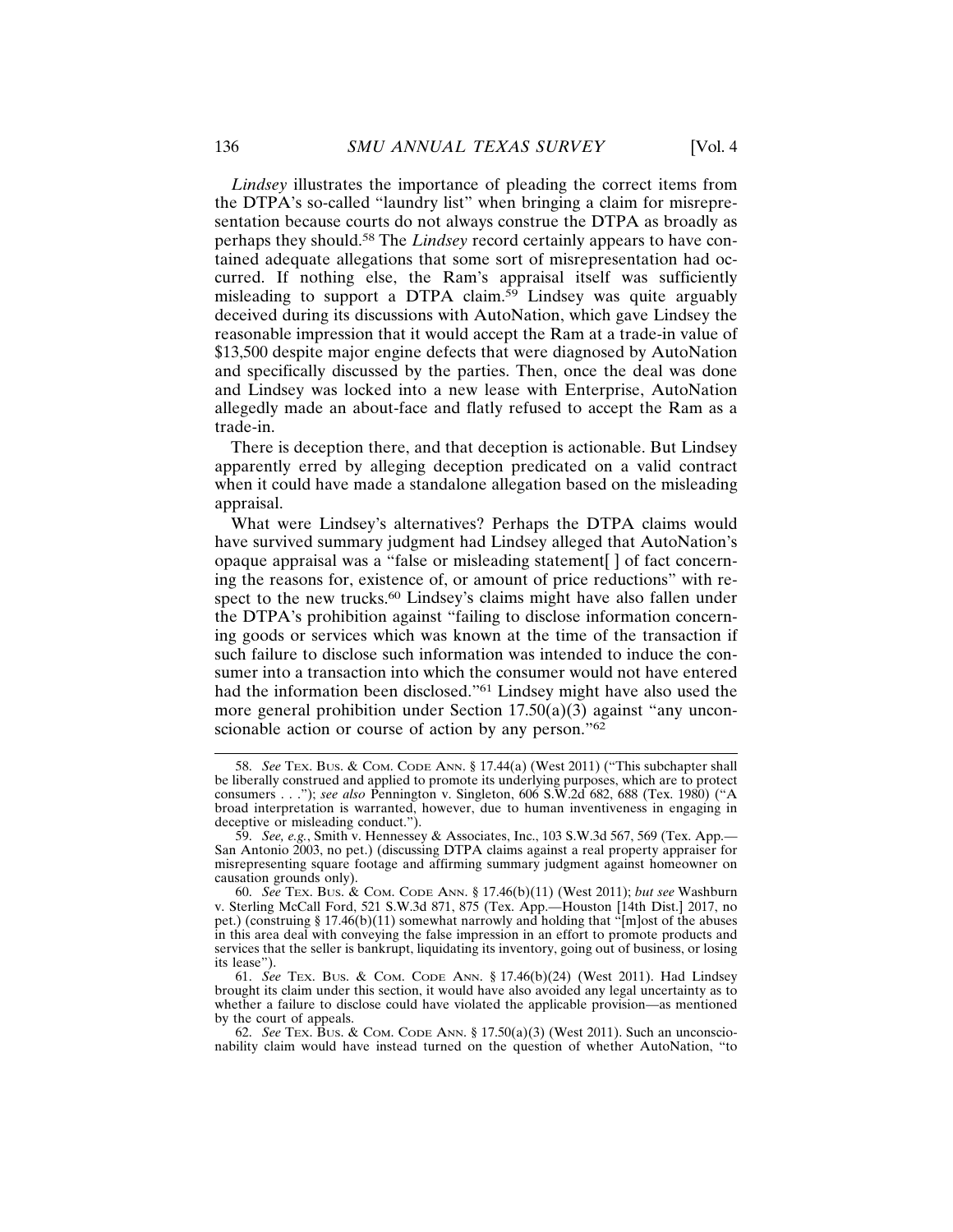Thus, as is often the moral of these DTPA cases, pleading DTPA claims under precisely the right statutory provision is key—and plaintiffs should

not treat DTPA claims as afterthought, catchall causes of action.

#### *3. Consumer Status Required for Tie-In Claims*

In *Hunt v. City of Diboll*, the Tyler Court of Appeals has made it clear—if it was ever in doubt—that DTPA claims under a tie-in statute require consumer status like any other DTPA claim.<sup>63</sup>

The *Hunt* plaintiffs sued the City of Diboll and a company (ATS) that Diboll had contracted with to install and operate a series of red light cameras.64 The plaintiffs asserted, among other things, that ATS had violated a DTPA tie-in statute that prohibits misrepresentations by private security firms regarding their licensure under the Texas Occupations Code.<sup>65</sup> ATS filed a plea to the jurisdiction asserting that the claims were improper because the plaintiffs could not establish consumer status under the DTPA.66 The trial court granted the plea to the jurisdiction and dismissed the DTPA claims.<sup>67</sup>

On appeal, the court of appeals affirmed the trial court's dismissal because, in part, claims brought under DTPA tie-in statutes do require consumer status.<sup>68</sup> The plaintiffs argued that Section 17.50(h) of the DTPA, which provides that claimants under tie-in statutes may recover a different variety of damages than those bringing straight DTPA claims, implies that consumer status is likewise treated differently in the tie-in statute

<sup>[</sup>Lindsey's] detriment, t[ook] advantage of the lack of knowledge, ability, experience, or capacity of [Lindsey] to a grossly unfair degree." *See* TEX. BUS. & COM. CODE ANN. § 17.45(5) (West 2011). Admittedly, the facts attendant to a new vehicle's price offset for a trade-in are not exactly an ideal match for an unconscionability claim. *See, e.g.*, Lon Smith & Associates, Inc. v. Key, 527 S.W.3d 604, 624 (Tex. App.—Fort Worth 2017, pet. filed) (noting that an unconscionability claim requires a plaintiff to show that the defendant "took advantage of the consumer's lack of knowledge and that the resulting unfairness was glaringly noticeable, flagrant, complete, and unmitigated"). It is not clear that Lindsey's damages related to the new vehicle purchase itself resulted from AutoNation taking advantage of inferior knowledge, and instead appear to have flowed from plain old-fashioned deception or, at best, obfuscation. But, taking the appraisal in isolation, Lindsey might be said to have relied on AutoNation's expertise when it comes to the valuation of trucks with defective engines.

<sup>63.</sup> Hunt v. City of Diboll, No. 12-17-00001-CV, 2017 WL 7663041, at \*16 (Tex. App.—Tyler Nov. 8, 2017, pet. filed).

<sup>64.</sup> *Id.* at \*2.

<sup>65.</sup> *Id.* at \*15; *see also* TEX. OCC. CODE ANN. § 1702.3835(a) (West 2012) ("A person who performs or offers to perform an activity regulated under this chapter, but who is not licensed or otherwise authorized under this chapter to perform the activity, commits a false, misleading, or deceptive act or practice within the meaning of [the DTPA].").

<sup>66.</sup> *Hunt*, 2017 WL 7663041, at \*14.

<sup>67.</sup> *Id.*

<sup>68.</sup> *Id.* at \*15 (citing Cushman v. GC Servs., L.P., 397 Fed. App'x 24, 27–28 (5th Cir. 2010); Deubler v. Bank of New York Mellon, No. 07-13-00221-CV, 2015 WL 3750312, at \*6 (Tex. App.—Amarillo June 15, 2015, pet. denied)).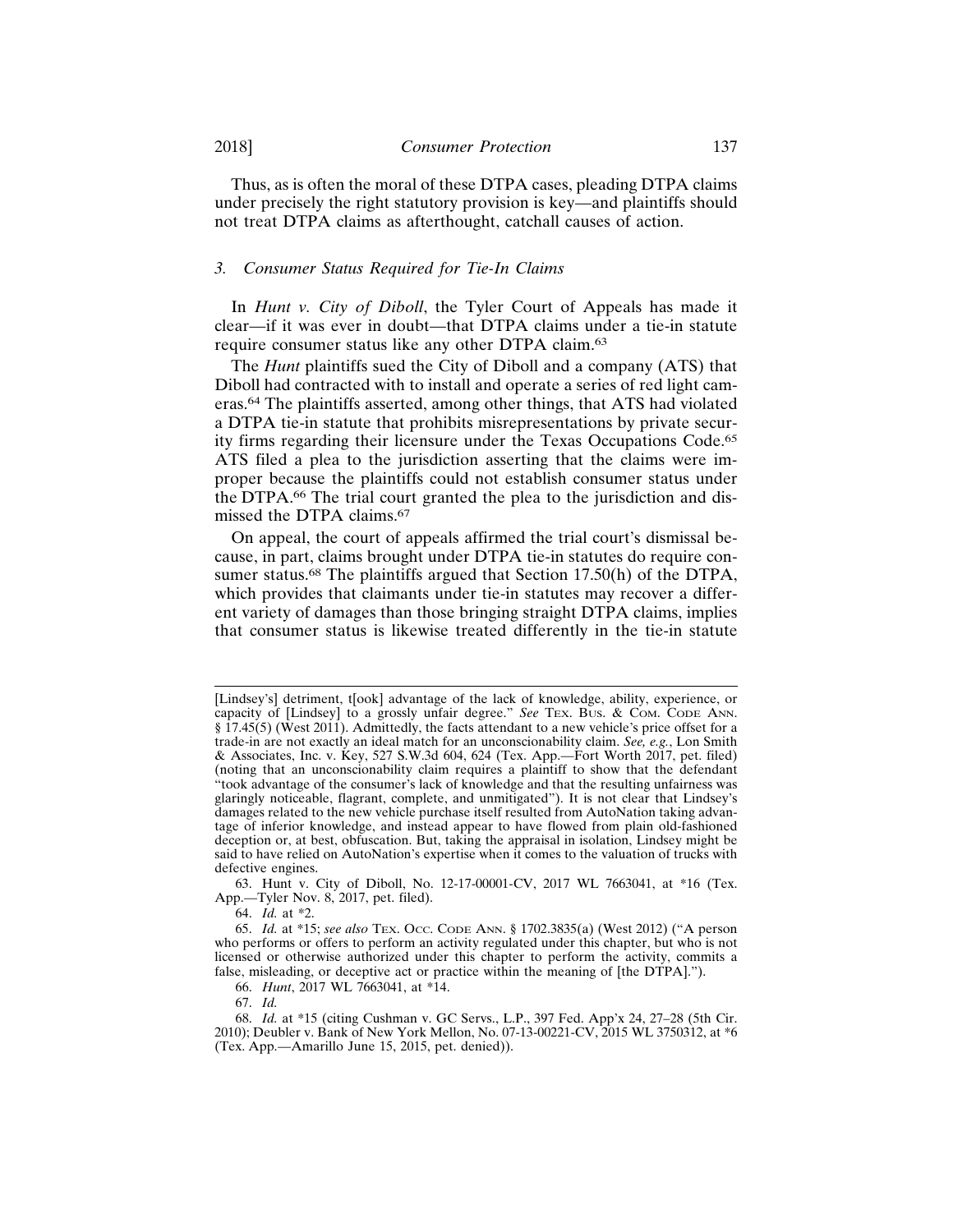context.69 The court rejected that argument.70 While the court did not delve much into the analysis of whether consumer status is required for tie-in statute claims, it did approvingly cite to a U.S. Court of Appeals for the Fifth Circuit case that, after summarizing suggestive language from various Texas cases, held that a DTPA tie-in claim does require consumer status.71

Prior to *Hunt*, and certainly prior to the Amarillo Court of Appeal's decision in *Deubler*, only federal courts applying Texas law had addressed whether DTPA claims through tie-in statutes required consumer status. In light of *Hunt*, it now appears to be relatively established beyond a oneoff case out of Amarillo that Texas courts agree with their federal counterparts—plaintiffs bringing claims under DTPA tie-in statutes must establish consumer status.

## *4. Misrepresentations Regarding "Background Checks"*

In *Ryan Construction Services, LLC v. Robert Half International, Inc.*, the Fourteenth Houston Court of Appeals held that a representation that one will conduct a "background check" on a prospective employee does not imply or require an investigation into the potential employee's criminal history.72 The plaintiff (Ryan) was an employer that had contracted with a third-party (RHI) to recruit, place, and vet an accountant who eventually embezzled \$160,000 from Ryan.73 Prior to placing the accountant, an RHI employee represented to Ryan that it conducted "background checks" on all candidates.74 RHI also sent Ryan materials detailing that "background check" meant checking references and did not include such things as drug screenings, medical exams, and criminal background checks.75 After discovering the accountant's embezzlement, Ryan discovered that the accountant did have a relevant criminal history that RHI did not uncover or disclose.<sup>76</sup> Ryan sued RHI for, among other things, violation of the laundry list prohibition against "representing that goods or services have sponsorship, approval, characteristics, ingredients, uses, benefits, or quantities which they do not have . . . "77

On appeal of the trial court's summary judgment in RHI's favor, the court of appeals held that "[RHI's] employee did not state that [RHI]

76. *Id.*

<sup>69.</sup> *Id.*; *see also* TEX. BUS. & COM. CODE ANN. § 17.50(h) (West 2011) ("[I]f a claimant is granted the right to bring a cause of action under this subchapter by another law, the claimant is not limited to recovery of economic damages only, but may recover any actual damages incurred by the claimant . . .").

<sup>70.</sup> *Hunt*, 2017 WL 7663041, at \*15.

<sup>71.</sup> *Id.* (quoting *Cushman,* 397 Fed. App'x at 27–28).

<sup>72.</sup> Ryan Constr. Servs., LLC v. Robert Half Int'l, Inc., 541 S.W.3d 294, 304 (Tex. App.—Houston [14th Dist.] 2017, no pet.).

<sup>73.</sup> *Id.* at 298–99.

<sup>74.</sup> *Id.* at 302–03.

<sup>75.</sup> *Id.* at 298. RHI did later conduct a seven-year criminal history check, but for DTPA purposes the representation at issue was the initial statement that the company conducted "background checks." *See id.* at 299.

<sup>77.</sup> *Id.*; *see also* TEX. BUS. & COM. CODE ANN. § 17.46(b)(5) (West 2011).